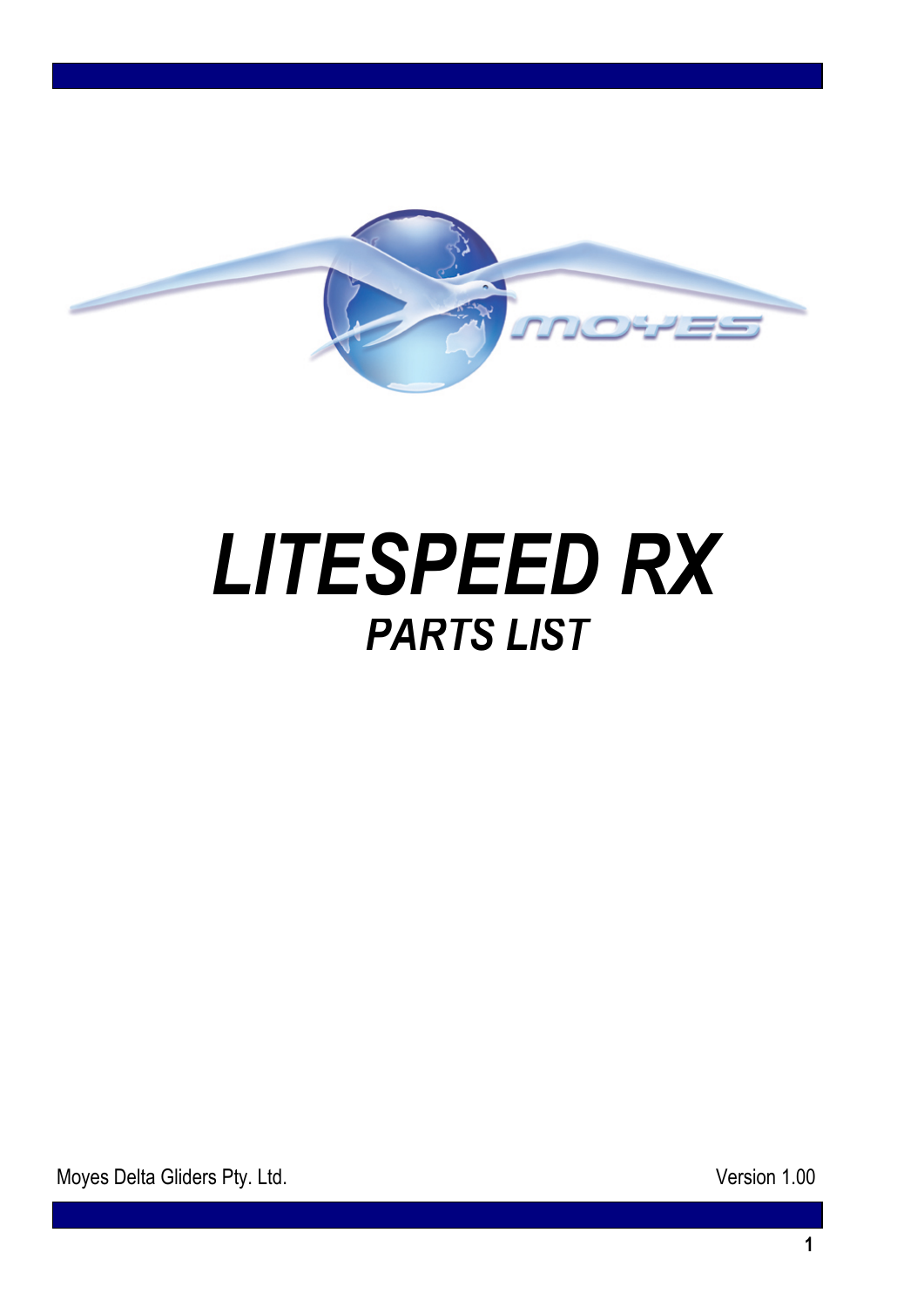| <b>PART</b>           | <b>DESCRIPTION</b>                                             | <b>PART#</b>      |
|-----------------------|----------------------------------------------------------------|-------------------|
|                       | <b>RX SAIL</b>                                                 |                   |
| <b>RX SAIL</b>        | RX SAIL - CODE ZERO, MYLAR, DACRON                             | SAIL RX---        |
| <b>MYLAR INSERTS</b>  | <b>MYLAR INSERTS (PAIR)</b>                                    | MYL INS ---       |
| <b>NOSE CONE</b>      | <b>NOSE CONE</b>                                               | NOS CON ---       |
| <b>GLIDER MANUAL</b>  | <b>GLIDER MANUAL - ALL GLIDERS</b>                             | <b>MAN</b> ---    |
| <b>HANG LOOPS</b>     | HANG LOOP (please specify model, size & length of hang loop)   | HAN LOO LS        |
|                       |                                                                |                   |
|                       | <b>PACK UP GEAR</b>                                            |                   |
| <b>GLIDER BAGS</b>    | <b>GLIDER BAG</b>                                              | GLI BAG ---       |
|                       | <b>WATERPROOF GLIDER BAG</b>                                   | <b>WP BAG ---</b> |
|                       | <b>CROSS COUNTRY BAG</b>                                       | CC BAG ---        |
| <b>GLIDER TIES</b>    | GLIDER TIES EACH (5 X PER GLIDER)                              | GLI TIE           |
| <b>PADDING PIECES</b> | PADDING - BASE BAR PROTECTOR (POCKET)                          | PAD BB            |
|                       | PADDING - KEEL PAD (CONE)                                      | PAD <sub>K</sub>  |
|                       | PADDING - A-FRAME BOTTOM (RECTANGULAR)                         | PAD AFB           |
|                       | PADDING - A-FRAME TOP FOR DINGLE DANGLE                        | PAD AFT           |
|                       | PADDING - KING POST TOP (POCKET) same as PAD BB                | PAD KPT           |
|                       | PADDING SET FOR RX, RS, LS - 2 X PAD BB, 1 X PAD KEEL, 1 X PAD |                   |
|                       | AFB, 1 X PAD AFT                                               | PAD SET LS/RS/RX  |
|                       | TIP BOOTS (PAIR)                                               | TIP BOO           |
|                       | <b>FASTNERS</b>                                                |                   |
| <b>BOLTS</b>          | AN3 BOLTS                                                      | $AN3-$            |
|                       | AN4 BOLTS                                                      | AN4-              |
|                       | <b>AN5 BOLTS</b>                                               | AN5-              |
|                       | BOLT - MS20005-60 (centre section bolt)                        | MS20005-60        |
|                       | NAS 517-5-32 SCREW BOLT (x-bar outer l/edge)                   | NAS517-5-32       |
|                       | NAS 623-4-38 SCREW BOLT (inboard dive strut)                   | NAS623-4-38       |
| <b>SCREWS</b>         | SCREW MS24694-S54 (tip wand holder)                            | MS24694-S54       |
|                       | SCREW MS24694-S106 (centre section rib)                        | MS24694-S106      |
|                       | SCREW MS24694-S131 (centre I/edge / dive strut outboard)       | MS24694-S131      |
| <b>NUTS</b>           | AN3 HALF NUTS - MS21083N3 (AN364-1032A)                        | AN3 NUT HALF      |
|                       | AN3 FULL NUTS - MS21044-N3 (AN365-1032A)                       | AN3 NUT FULL      |
|                       | AN4 HALF NUTS - MS21083N4 (AN364-428A)                         | AN4 NUT HALF      |
|                       | AN4 FULL NUTS - MS21044N4 (AN365-428A)                         | AN4 NUT FULL      |
|                       | AN4 CASTLE NUTS - AN310-4                                      | AN4 NUT CAS       |
|                       | AN5 HALF NUTS - MS21083N5 (AN364-524A)                         | AN5 NUT HALF      |
|                       | AN5 FULL NUTS - MS21044N5 (AN365-524A)                         | AN5 NUT FULL      |
|                       | AN5 CASTLE NUTS - AN310-5                                      | AN5 NUT CAS       |
|                       | LUG NUT - MS21071L3 (lug nut for plastic upright fitting)      | MS2107SL3         |
| <b>CLEVIS PINS</b>    | <b>CLEVIS PIN - MS20392 -2C</b>                                | MS-2C             |
|                       | <b>CLEVIS PIN - MS20392 -3C</b>                                | MS-3C             |
| <b>PIP PIN</b>        | PIP PIN - Be64/38 no cap ZOOM                                  | PIP PIN 38 ZOOM   |
| <b>SCREWS</b>         | <b>SCREWS</b>                                                  | <b>SCREWS</b>     |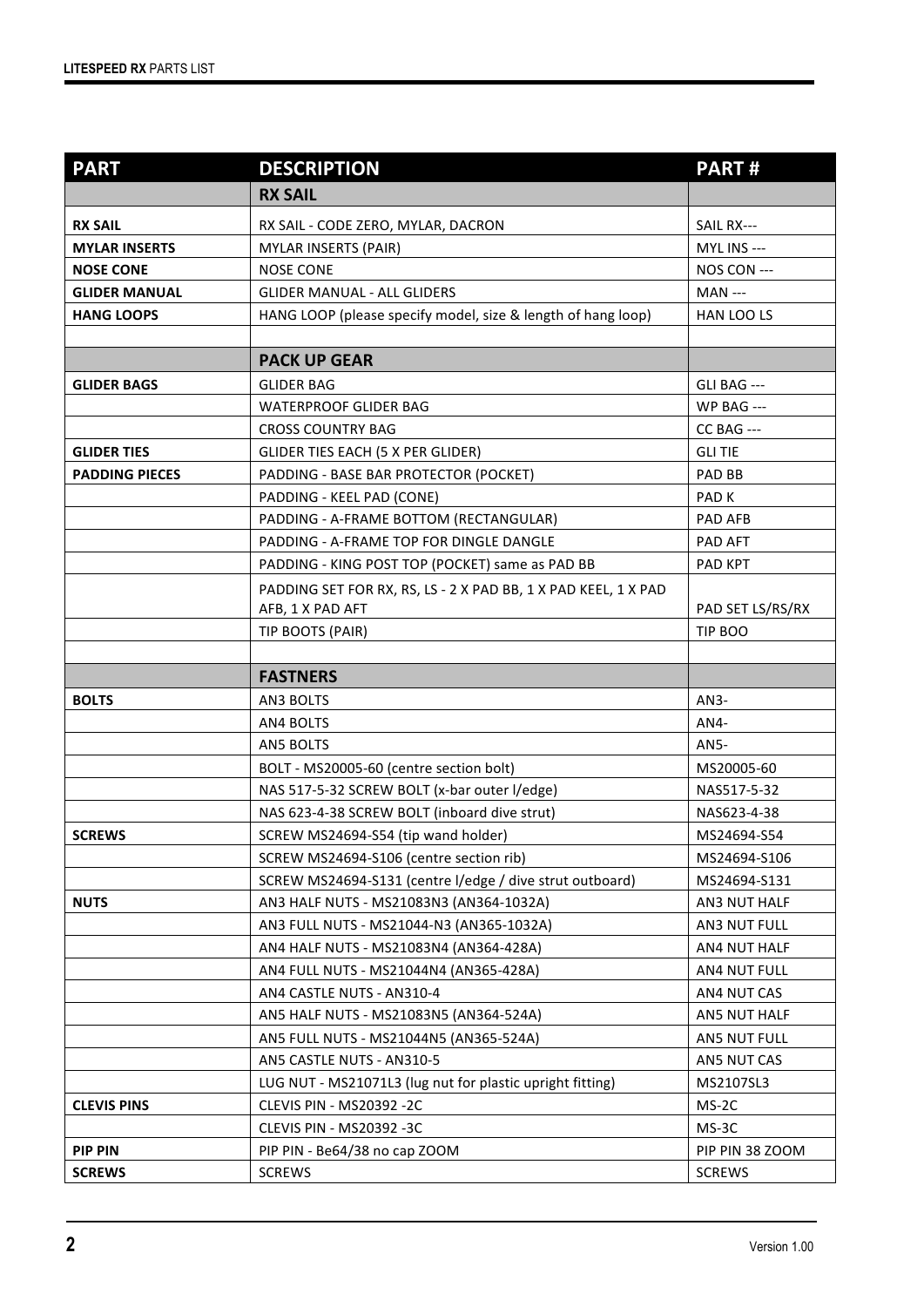| <b>SAFETY PINS</b>                         | SAFETY PIN AN416-1                                     | <b>SAF PIN</b>           |
|--------------------------------------------|--------------------------------------------------------|--------------------------|
| <b>SAFETY RING</b>                         | SAFETY RING 14mm (SMALL CIRCLIP)                       | SAF RIN 14               |
|                                            | SAFETY RING 14mm FOR DIVE STICK                        | SAF RIN 14 DS            |
|                                            | SAFETY RING 21mm (LARGE CIRCLIP)                       | SAF RIN 21               |
| <b>BISSELL PIN</b>                         | SPRING PIN-BISSELL PIN - ROLLED PIN                    | <b>BIS PIN</b>           |
|                                            |                                                        |                          |
|                                            | <b>A-FRAME</b>                                         |                          |
| <b>A-FRAME</b>                             | A-FRAME - ZOOM & CARBON SPEED BAR                      | A-FRA ZOO/CAR            |
|                                            | A-FRAME - ZOOM & FAST BAR                              | A-FRA ZOO/FAST           |
|                                            | A-FRAME - ZOOM & ROUND SPEED BAR                       | A-FRA ZOO/ROU            |
|                                            | A-FRAME - STANDARD AEROFOIL SILVER UPRIGHT & SPEED BAR | A-FRA STD                |
|                                            |                                                        |                          |
|                                            | <b>UPRIGHTS</b>                                        |                          |
| <b>ZOOM UPRIGHTS-BLACK</b>                 | <b>ZOOM UPRIGHT</b>                                    | UPR LS ZOO               |
| <b>AEROFOIL UPRIGHTS</b>                   | <b>AEROFOIL UPRIGHT</b>                                | UPR LS AF                |
|                                            |                                                        |                          |
|                                            | <b>SPEEDBARS</b>                                       |                          |
| <b>CARBON SPEED BAR</b>                    | CARBON SPEED BAR (BLANK)                               | <b>SB CARB BLANK</b>     |
|                                            |                                                        | SB CARB & ZOOM           |
|                                            | CARBON SPEED BAR WITH ZOOM FITTINGS                    | <b>FIT</b>               |
|                                            |                                                        | SB FAST & ZOOM           |
| <b>FAST SPEED BARS</b>                     | BLACK FAST SPEED BAR WITH ZOOM FITTINGS                | <b>FIT</b>               |
|                                            | BLACK FAST SPEED BAR WITH CLEAT, NO FITTINGS           | <b>SB FAST BLACK</b>     |
|                                            | SILVER FAST SPEED BAR WITH CLEAT                       | <b>SB FAST SIL</b>       |
| <b>ROUND SPEED BAR</b>                     | ROUND SPEED BAR WITH ZOOM FITTINGS                     | SB ROU & ZOOM FIT        |
| <b>ROUND SPEED BAR</b>                     | ROUND SPEED BAR COMPLETE - LITESPEED                   | SB <sub>LS</sub> -       |
|                                            |                                                        |                          |
|                                            | HARDWARE FOR ZOOM UPRIGHTS (INDICATE LHS/RHS)          |                          |
| <b>FOLDABLE A-FRAME</b><br><b>FITTINGS</b> |                                                        | UPR FIT ZOO FB B         |
|                                            | FOLDABLE UPRIGHT FITTING ZOOM - BOTTOM                 | R/L<br>SB FIT ZOO CAR FB |
|                                            | FOLDABLE SPEED BAR FITTING - ZOOM/CARBON BAR           | R/L                      |
|                                            |                                                        | SB FIT ZOO FAST FB       |
|                                            | FOLDABLE SPEED BAR FITTING - ZOOM/FAST BAR             | R/L                      |
|                                            |                                                        |                          |
| <b>ZOOM A-FRAME FITTINGS</b>               | UPRIGHT FITTING ZOOM - BOTTOM (old style)              | UPR FIT ZOO B R/L        |
|                                            | <b>UPRIGHT FITTING ZOOM - TOP</b>                      | UPR FIT ZOO T R/L        |
|                                            |                                                        |                          |
|                                            | SPEED BAR FITTING - ZOOM/CARBON BAR (old style)        | SB FIT ZOO CAR R/L       |
|                                            | SPEED BAR FITTING - ZOOM/FAST                          | SB FIT ZOO FAS R/L       |
|                                            | SPEED BAR FITTING - ZOOM/ROUND                         | SB FIT ZOO ROU R/L       |
|                                            |                                                        |                          |
| <b>ZOOM HARDWARE</b>                       | BUSH - UPRIGHT END ZOOM SS 11.5mm LONG                 | <b>BUS UEZ 11.5</b>      |
|                                            | BUSH - UPRIGHT END ZOOM (cut cross on one end)         | BUS UEZ 21               |
|                                            | BUSH - S/S ROD PULLEY ROD 22.5mm LONG (knurled)        | <b>BUS UEZ 22.5</b>      |
|                                            | PULLEY-ZOOM BOTTOM FITTING (HK415)                     | PUL HK415                |
|                                            | POST BOLT & SCREW                                      | POS BOL & SCR            |
|                                            | POST BOLT                                              | POS BOL                  |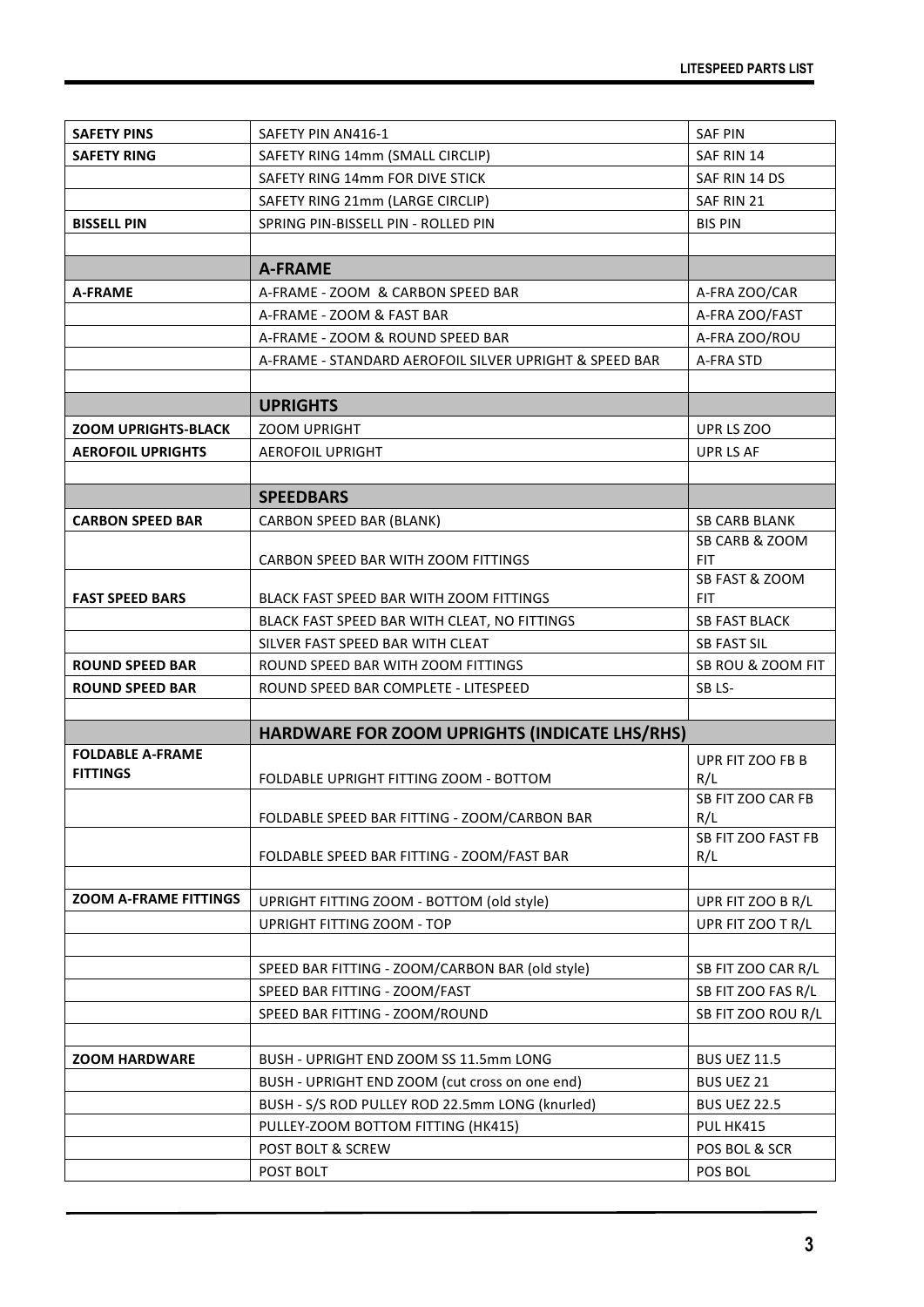|                                                            | POST SCREW                                                                          | POS SCR                      |
|------------------------------------------------------------|-------------------------------------------------------------------------------------|------------------------------|
|                                                            |                                                                                     | UPR END PIN ZOOM             |
|                                                            | UPRIGHT END PIN ZOOM TOP                                                            | <b>TOP</b>                   |
|                                                            | WIRE SLUG - ZOOM 13mm LONG BEVEL SOLID                                              | <b>WIR SLU ZOO 13</b>        |
|                                                            | <b>SPEED BAR FITTINGS</b>                                                           |                              |
| <b>SPEED BAR FITTINGS</b>                                  | SPEED BAR KNUCKLE - FOR AEROFOIL UPRIGHTS                                           | <b>SB KNU AF</b>             |
|                                                            | SPEED BAR FITTING FOR SILVER AEROFOIL UPRIGHTS & SILVER                             |                              |
|                                                            | <b>FAST BAR RHS/LHS</b>                                                             | SB FIT AF FAS R/L            |
|                                                            |                                                                                     |                              |
|                                                            | <b>UPRIGHT FITTINGS</b>                                                             |                              |
| <b>UPRIGHT FITTINGS FOR</b><br><b>60mm SILVER AEROFOIL</b> |                                                                                     |                              |
| <b>UPRIGHTS</b>                                            | PLASTIC UPRIGHT FITTING PLASTIC PIECE ONLY TOP LHS                                  | UPR FIT PLA TL               |
|                                                            | PLASTIC UPRIGHT FITTING PLASTIC PIECE ONLY TOP RHS                                  | UPR FIT PLA TR               |
|                                                            | PLASTIC UPRIGHT FITTING PLASTIC PIECE ONLY BOT LHS                                  | UPR FIT PLA BL               |
|                                                            | PLASTIC UPRIGHT FITTING PLASTIC PIECE ONLY BOT RHS                                  | UPR FIT PLA BR               |
|                                                            |                                                                                     |                              |
|                                                            | PLASTIC UPRIGHT FITTING COMPLETE                                                    | UPR FIT COM                  |
|                                                            | PLASTIC UPRIGHT FITTING INSERT TAB LHS                                              | UPR FIT PLA INS TAB          |
|                                                            | UPRIGHT END PIN bottom RHS                                                          | UPR END PIN BR               |
|                                                            | UPRIGHT END PIN - top RHS, top LHS, bottom LHS                                      | UPR END PIN                  |
|                                                            | UPRIGHT END INSERT S/S - top RHS, top LHS, bottom LHS                               | UPR END INS SS               |
|                                                            | UPRIGHT END INSERT S/S BOTTOM RHS                                                   | UPR END INS SS BR            |
|                                                            |                                                                                     |                              |
|                                                            |                                                                                     |                              |
|                                                            | <b>A-FRAME HARDWARE</b>                                                             |                              |
| <b>A-FRAME HARDWARE</b>                                    | BUSH FOR UPRIGHT END 25mm long x 3/16"id x 1/4"od                                   | <b>BUS UE 25</b>             |
|                                                            | BUSH DELRIN - 25mm long x 1/4 id x 5/16 od (side wire)                              | <b>BUS DEL 25</b>            |
|                                                            | NYLON TANG LOCATOR (inside s/bar)                                                   | <b>NYL TAN LOC</b>           |
|                                                            | <b>U-BRACKET UPRIGHT TOP</b>                                                        | <b>U-BRA UPR TOP</b>         |
|                                                            | UPRIGHT PLASTIC SPACER                                                              | <b>UPR PLA SPA</b>           |
|                                                            | UPRIGHT PLASTIC SPACER TOWED IN SADDLE                                              | UPR PLA SPA TOW              |
|                                                            | PULLEY - HK 415                                                                     | PUL HK415                    |
|                                                            | PULLEY - RF20151A                                                                   | <b>PUL RF20151A</b>          |
|                                                            | PULLEY PMAEP - TRIMMER SHEAVE, DELRIN INSERT BLACK, TOP<br><b>VG UPRIGHT PULLEY</b> | <b>PUL PMAEP</b>             |
|                                                            |                                                                                     |                              |
|                                                            | NEOPRENE COVER - AEROFOIL UPRIGHTS                                                  | NEO COV UPR AF               |
| <b>VG CLEAT</b>                                            | VG CAM CLEAT C702 FOR ROUND SPEED BAR                                               | <b>VG CLEAT</b>              |
|                                                            | VG CLEAT LANCE (GREEN) - ZOOM & FAST                                                | <b>VG CLEAT</b><br>FAST/ZOOM |
|                                                            |                                                                                     |                              |
| <b>PULL-BACK (on keel)</b>                                 | PULL BACK LS & RS - WIRES & PULLEY RF35100                                          | PUL BAC LS/RS                |
|                                                            | PULL BACK LITESPORT - ROPE & PULLEY                                                 | PUL BAC LST                  |
|                                                            | PULL BACK PULLEY RF35100 - LS & RS                                                  | <b>PUL RF35100</b>           |
|                                                            |                                                                                     |                              |
| <b>TOP VG PULLEY</b>                                       | TOP VG ROPE & PULLEY 4:1 -DOUBLE PULLEY WITH HK415                                  | TOP VG PUL 4:1               |
| <b>TOP VG ROPE ONLY</b>                                    | TOP VG ROPE ONLY - LITESPEED                                                        | TOP VG ROP ONLY<br>LS        |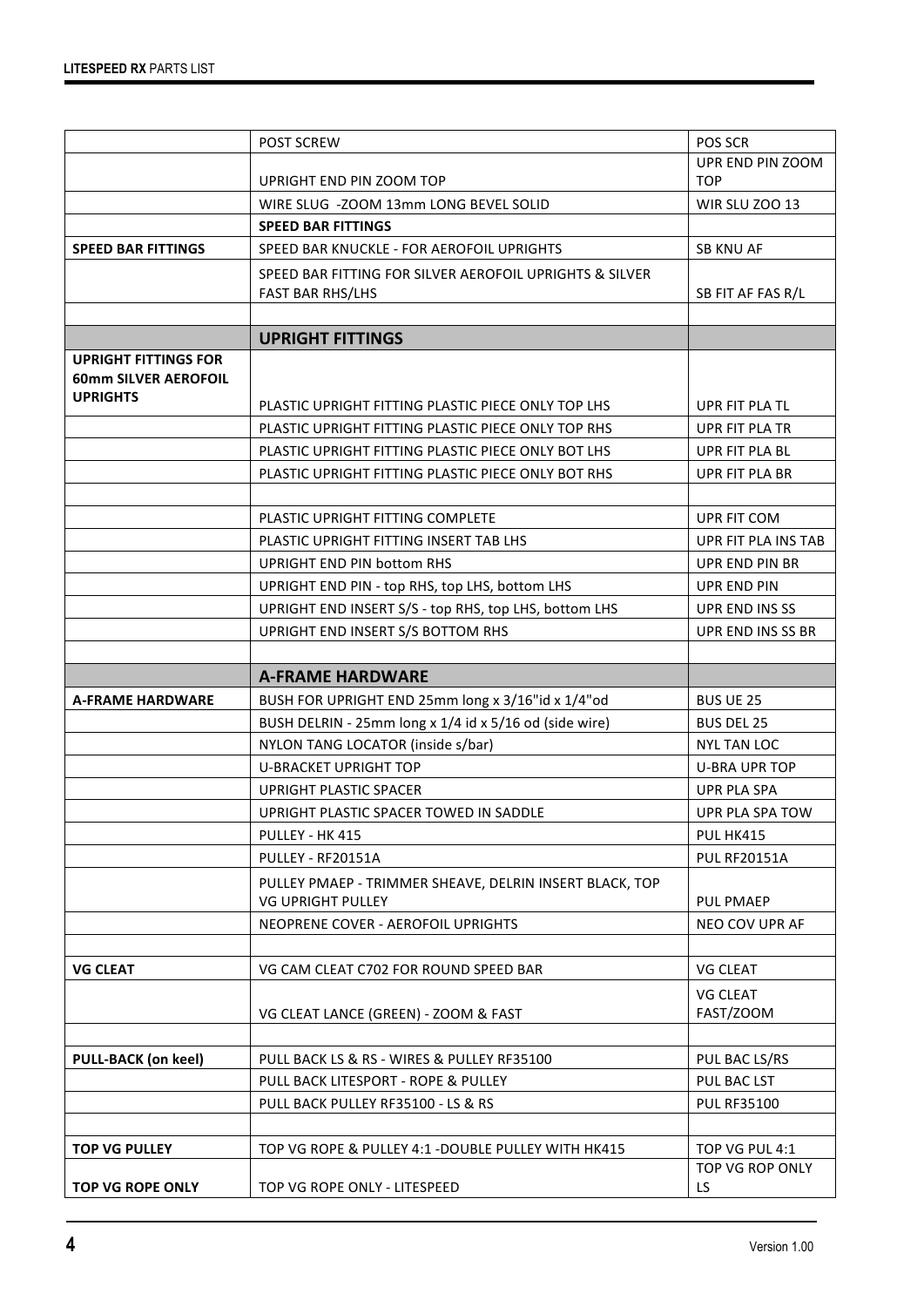| <b>BOTTOM VG PULLEY &amp;</b>            |                                                                                  |                              |
|------------------------------------------|----------------------------------------------------------------------------------|------------------------------|
| <b>WIRE</b>                              | BOTTOM VG 4:1 PULLEY & WIRE & BOT VG ROPE (white)                                | BOT VG PUL 4:1               |
| <b>BOTTOM VG ROPE ONLY</b><br>(white)    | BOTTOM VG ROPE ONLY - LITESPEED                                                  | <b>BOT VG ROP ONLY</b><br>LS |
|                                          |                                                                                  |                              |
|                                          | <b>BATTENS</b>                                                                   |                              |
| <b>BATTEN SETS</b>                       | <b>BATTEN SET - RX</b>                                                           | <b>BAT SET RX-</b>           |
| <b>CARBON BATTEN SETS</b>                | <b>RX FULL SET</b>                                                               |                              |
|                                          | 1 KEEL + 14 M/SAIL ALUM (no.1-6 and no.11) + 8 M/SAIL CARBON                     |                              |
|                                          | (no. 7-10) + 4 U/SURFACE CARBON (no.1-2) + 2 U/SURFACE ALUM                      |                              |
|                                          | $(no.3) = 29$ BATTENS                                                            | <b>BAT SET -- CAR FULL</b>   |
|                                          | <b>RX CARBON ONLY BATTEN SET</b>                                                 |                              |
|                                          |                                                                                  | <b>BAT SET -- CAR</b>        |
|                                          | 8 M/SAIL (no. 7-10) + 4 U/SURFACE (no. 1-2) = TOTAL 12 BATTENS                   | <b>ONLY</b>                  |
| <b>CARBON BATTENS</b>                    | RX, RS, LS - CARBON MAINSAIL 7-10                                                | BAT -- CAR M-                |
|                                          | RX, RS, LS - CARBON UNDERSURFACE NO 1-2                                          | BAT -- CAR US-               |
| <b>RX BATTENS</b>                        | RX - KEEL BATTEN                                                                 | <b>BAT RX-K</b>              |
|                                          | RX - MAINSAIL NO 1-11                                                            | BAT RX-M-                    |
|                                          | RX - UNDERSURFACE NO 1-3                                                         | BAT RX-U-                    |
|                                          | RX - TRANSVERSAL SET OF 4                                                        | <b>BAT RX-TRA</b>            |
| <b>BATTEN MISC.</b>                      | <b>BATTEN PATTERN</b>                                                            | BAT PAT ---                  |
| <b>BATTEN END - FLIP BACK</b>            | <b>BATTEN END - FLIP BACK LEVER</b>                                              | <b>BAT END FB L</b>          |
|                                          | BATTEN END - FLIP BACK SCREW                                                     | <b>BAT END FB S</b>          |
|                                          | BATTEN END - FLIP BACK ALUMINIUM SLEEVE 8mm ID FOR 9.8mm<br><b>CARBON BATTEN</b> | BAT END FB A 8               |
|                                          | BATTEN END - FLIP BACK ALUMINIUM SLEEVE 8.3mm ID FOR                             |                              |
|                                          | 9.8mm BATTEN                                                                     | BAT END FB A 8.3             |
|                                          | BATTEN END - FLIP BACK ALUMINIUM SLEEVE 9.3mm ID FOR                             |                              |
|                                          | 10.8mm BATTEN                                                                    | BAT END FB A 9.3             |
|                                          | BATTEN END - FLIP BACK COMPLETE - LEVER, SCREW &<br><b>ALUMINIUM SLEEVE</b>      | <b>BAT END FB C</b>          |
|                                          | BATTEN JOINER - POLY CARBONATE FOR CARBON BATTENS                                |                              |
| <b>BATTEN JOINERS</b>                    | (CLEAR)                                                                          | <b>BAT JOIN POL CAR</b>      |
|                                          | BATTEN JOINER - CARBON FOR CARBON BATTENS (BLACK)                                | <b>BAT JOIN CAR</b>          |
|                                          | <b>BATTEN JOINER - 9.8mm</b>                                                     | BAT JOIN 9.8                 |
|                                          |                                                                                  |                              |
|                                          | <b>CARBON SPARS</b>                                                              |                              |
| <b>CARBON SPARS</b>                      | <b>CARBON SPAR</b>                                                               | CAR SPA---                   |
| <b>CROSS-BAR HARDWARE</b>                | BUSH SS ON SMALL TIT BUSH ON END OF CB NEAR LE                                   | <b>BUS CB</b>                |
|                                          | CROSS-BAR L/EDGE BRACKET - 90 DEGREE-60mm RS                                     | <b>CB LE BRA 90-60</b>       |
|                                          | CROSS-BAR L/EDGE BRACKET - SHOEHORN                                              | CB LE BRA SHO                |
|                                          | CROSS-BAR L/EDGE PLATES - RS,LS,LST,MALIBU-NOTCH                                 | CB LE PLA NOT                |
| <b>CENTRE SECTION</b><br><b>HARDWARE</b> |                                                                                  |                              |
|                                          | <b>CENTRE SECTION RIB</b>                                                        | CS RIB                       |
|                                          | CS TOP PLATE 108mm                                                               | CS TOP PLA 108               |
|                                          | CS BOTTOM PLATE 103mm - LS4, LS5, LS3.5, LS4.5                                   | CS BOT PLA 103               |
|                                          | CS BOTTOM PLATE 105mm - RS3.5, RS4, LS3                                          | CS BOT PLA 105               |
|                                          | CS S/S NUT TOP                                                                   | CS NUT TOP                   |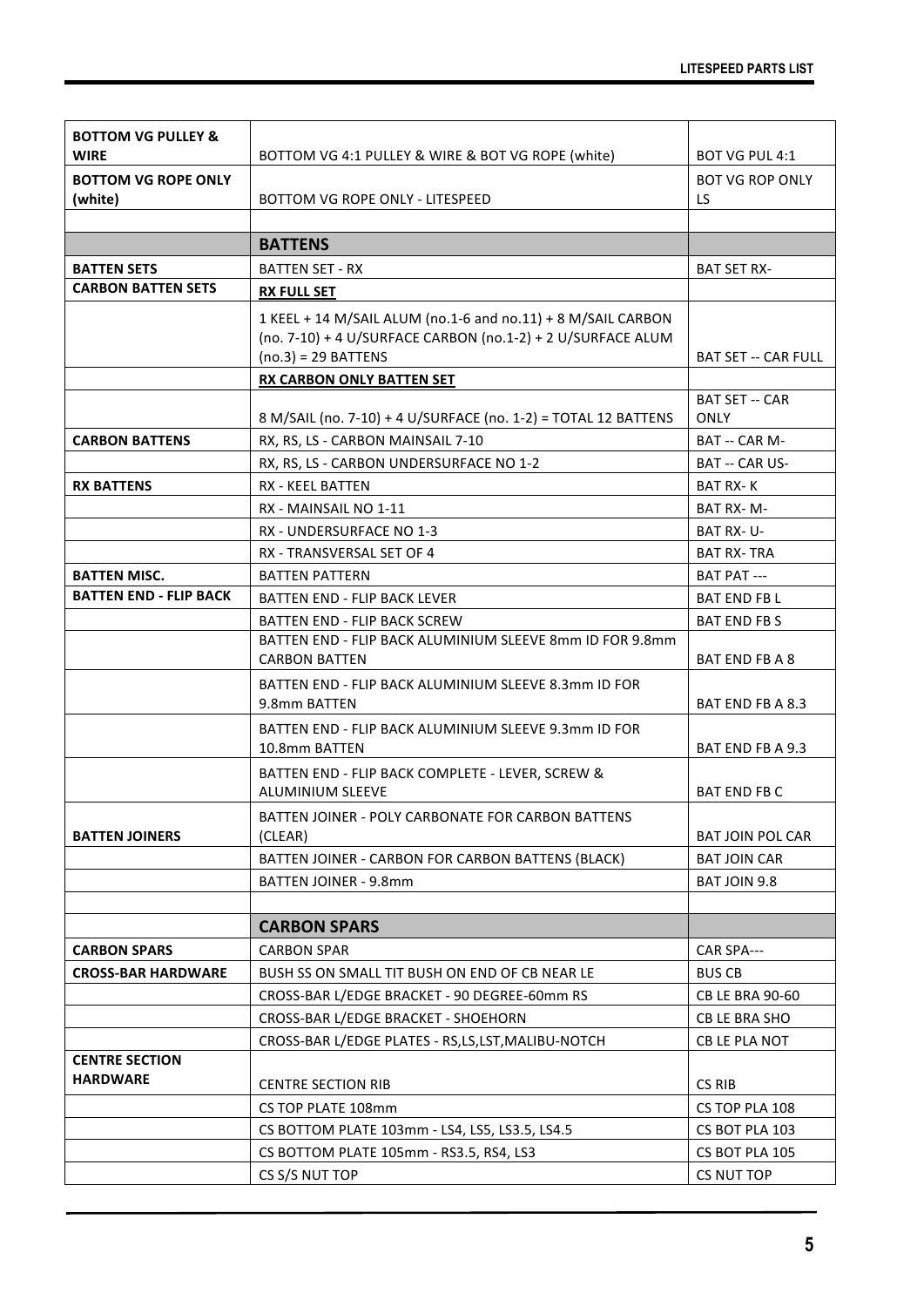|                                    | CS S/S NUT BOTTOM                                                                  | CS NUT BOT              |
|------------------------------------|------------------------------------------------------------------------------------|-------------------------|
|                                    | CS CENTRE BOLT - MS20005-60                                                        | MS20005-60              |
|                                    | CS TITANIUM BUSH wide dia 31mm x 13mm                                              | CS TIT BUS W            |
|                                    | CS TITANIUM BUSH slim dia 15mm x 40mm                                              | CS TIT BUS S            |
|                                    | <b>CS CENTRE SADDLE FRONT</b>                                                      | <b>CS SAD FRT</b>       |
|                                    | <b>CS CENTRE SADDLE BACK</b>                                                       | CS SAD BK               |
|                                    | <b>CS CENTRE WEBBING FRONT</b>                                                     | CS WEB FRT              |
|                                    | <b>CS CENTRE WEBBING BACK</b>                                                      | CS WEB BK               |
|                                    | CS RIB PULLEY (BEARING SHEAVE) MOY019                                              | PUL CS RIB              |
|                                    |                                                                                    |                         |
|                                    | <b>TIPS</b>                                                                        |                         |
| <b>CARBON TIP WANDS</b>            | <b>CARBON TIP WAND - ALL</b>                                                       | CAR TIP WAND            |
| <b>BE 6161</b>                     | BE 6161-DOUBLE DETENT BUTTON FOR 50-60mm TUBE                                      | BE 6161-50              |
| <b>TIP HOLDER</b>                  | TIP HOLDER ALUMINIUM (TRUMPET)                                                     | TIP HOL                 |
| <b>TIP LEVER</b>                   | TIP LEVER - LS/LST (alum)                                                          | TIP LEV LS              |
| <b>DONUTS</b>                      | PLASTIC LOCATOR DONUT 50mm (0°) CONCENTRIC                                         | <b>DON 50-0</b>         |
|                                    | ECCENTRIC PLASTIC TUBE LOCATOR - OFFSET DONUT 1.5°                                 | DON 50-1.5              |
|                                    | ECCENTRIC PLACTIC TUBE LOCATOR -OFFSET DONUT 2°, 2.5°, 3°,                         |                         |
|                                    | $4^{\circ}$                                                                        | <b>DON 50-</b>          |
|                                    | <b>DINGLE DANGLE</b>                                                               |                         |
|                                    | DINGLE DANGLE COMPLETE                                                             | DIN DAN COM             |
|                                    | DINGLE DANGLE TOP                                                                  | DIN DAN TOP             |
|                                    | DINGLE DANGLE BASE                                                                 | DIN DAN BAS             |
|                                    | DINGLE DANGLE SADDLE                                                               | DIN DAN SAD             |
|                                    |                                                                                    |                         |
|                                    | <b>DIVE STRUTS</b>                                                                 |                         |
| <b>CARBON DIVE STRUTS</b>          | CARBON DIVE STRUT SET - 4 x tubes, cones, wire, 8 x clevis                         |                         |
|                                    | pins&rings                                                                         | DS CAR SET---           |
|                                    | SINGLE CARBON DIVE STRUT FITTED - 1 x tube, cone, wire; 2 x<br>clevis pins & rings | DS CAR SIN---           |
|                                    | SINGLE CARBON DIVE STRUT TUBE ONLY - INBOARD                                       | DS CAR TUB IB---        |
|                                    | SINGLE CARBON DIVE STRUT TUBE ONLY - OUTBOARD                                      | DS CAR TUB OB---        |
|                                    |                                                                                    |                         |
| <b>ALUMINIUM DIVE</b>              | DIVE STRUT COMPLETE ALUMINUM SET-4 x tubes, 4 x cones, 4 x                         |                         |
| <b>STRUT SET</b>                   | wires, 4 x MS-2C, 4 x MS-3C, 8 x small safety rings, heatshrink, 8 x               |                         |
|                                    | <b>Bush SS 11.5</b>                                                                | DS ALU SET---           |
|                                    |                                                                                    |                         |
| SINGLE ALU DIVE STRUT              |                                                                                    |                         |
| <b>COMPLETE</b>                    | Consists of 1 x tube, cone & wire<br>SINGLE ALUMNIUM DIVE STRUT - LS FITTED 26mm   | DS ALU SIN LS 26---     |
|                                    |                                                                                    |                         |
| ALU DIVE STRUT TUBE<br><b>ONLY</b> | DIVE STRUT TUBE ONLY- LS 26mm (current model)                                      | <b>DS ALU TUB 26---</b> |
| <b>DIVE STRUT CONE</b>             | DIVE STRUT CONE - DELRIN 27mm (current model)                                      | <b>DS CON DEL 27---</b> |
| <b>DIVE STRUT MOUNT</b>            | DIVE STRUT EXTRUSION MOUNT - LS 52mm BACK - LHS/RHS                                | DS EXT 52 L/R           |
|                                    | DIVE STRUT EXTRUSION MOUNT - LS 62mm FRONT - LHS/RHS                               | DS EXT 62 L/R           |
|                                    |                                                                                    |                         |
| <b>DIVE STRUT WIRE</b>             | DIVE STRUT WIRE - LS/LST                                                           | DS WIR---               |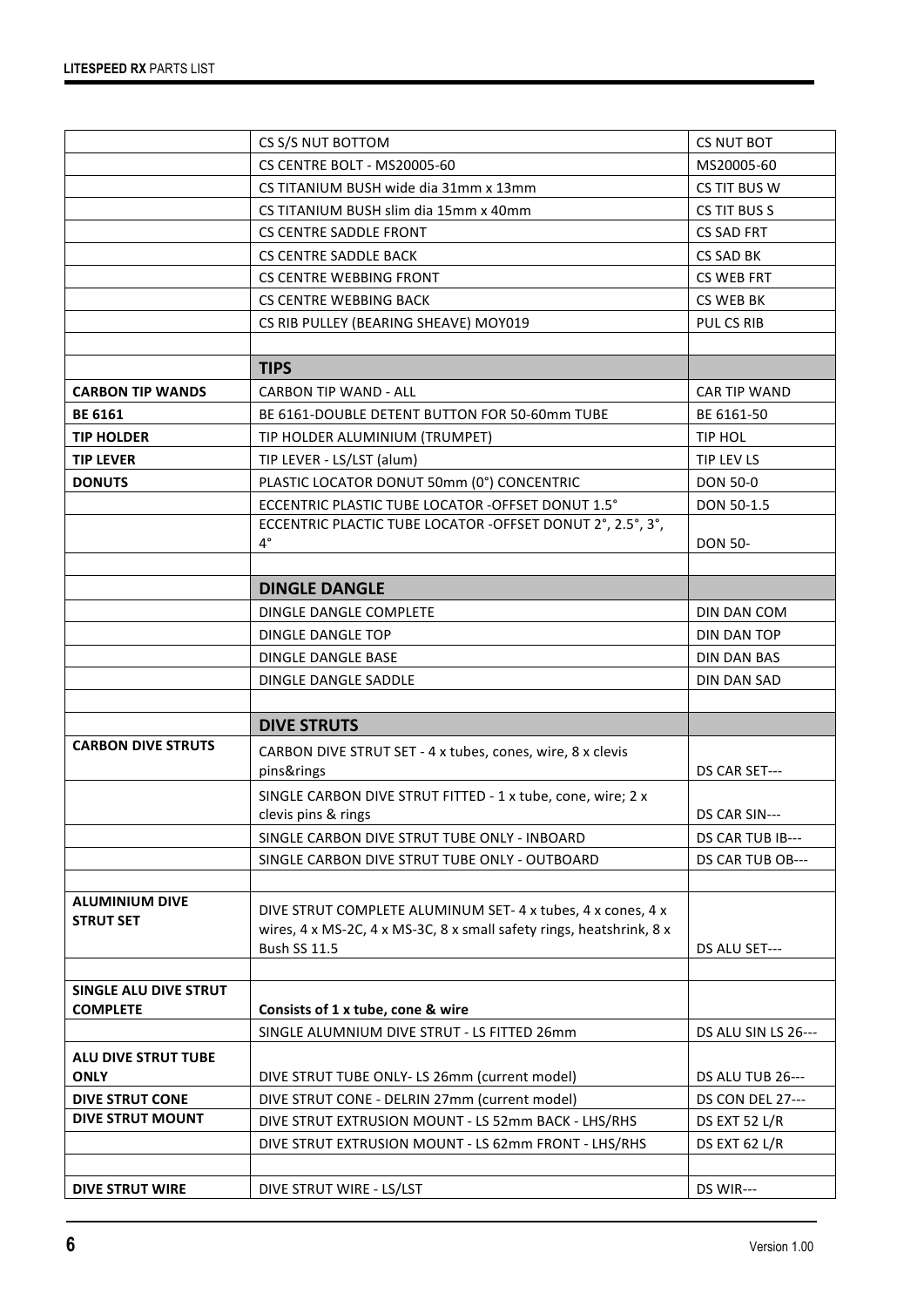| <b>DIVE STRUT PARTS</b>               | ROD END (PM5G BALL JOINT)                              | <b>ROD END</b>        |
|---------------------------------------|--------------------------------------------------------|-----------------------|
|                                       |                                                        |                       |
|                                       | <b>KEEL</b>                                            |                       |
| RX, RS, LS - KEEL                     | KEEL - RX, RS, LS - COMPLETE                           | KEEL -- C             |
|                                       | KEEL - RX, RS, LS - FRONT                              | KEEL -- F             |
|                                       | KEEL - RX, RS, LS - MIDDLE                             | KEEL -- M             |
|                                       | KEEL - RX, RS, LS - BACK                               | KEEL -- B             |
|                                       | CARBON KEEL - BACK COMPLETE - MID, BACK, COVER & FOOT, |                       |
| <b>CARBON KEEL</b>                    | STRAP, PULL BACK ROPE & WIRE                           | CK BAC COM---         |
|                                       | CARBON KEEL - MID FITTED UP, INCL STRAP, PULL BACK     |                       |
|                                       | ROPE&WIRE                                              | CK MID FIT---         |
|                                       | <b>CARBON KEEL - BACK &amp; FOOT</b>                   | CK BAC TUB & FOO      |
|                                       | CARBON KEEL - BACK (ONLY TUBE)                         | CK BAC TUB            |
|                                       | <b>CARBON KEEL - COVER ONLY</b>                        | CK COV                |
|                                       | CARBON KEEL - KEEL FOOT                                | CK FOO                |
| <b>CARBON KEEL</b><br><b>HARDWARE</b> | <b>CARBON KEEL - INTERNAL STRAP</b>                    | <b>CK STRAP</b>       |
|                                       | <b>CARBON KEEL - WIRE</b>                              | <b>CK WIRE</b>        |
|                                       | <b>CARBON KEEL - PULL-BACK CATCH</b>                   | CK PUL BAC CAT        |
|                                       | <b>CARBON KEEL - CENTRE BLOCK</b>                      | CK CEN BLO            |
|                                       | CARBON KEEL - END PIN 3/16" x 33mm long                | CK END PIN 33         |
|                                       | <b>CARBON KEEL - SPRING</b>                            | <b>CK SPR</b>         |
|                                       |                                                        |                       |
| <b>KEEL ROPE</b>                      | <b>KEEL ROPE - LITESPEED</b>                           | <b>KEEL ROP LS-</b>   |
| <b>KEEL HARDWARE</b>                  | <b>BAILEY BLOCK- FRONT SPRING CLIP</b>                 | <b>BAI BLO FRT</b>    |
|                                       | <b>BAILEY BLOCK- BACK SPRING CLIP</b>                  | <b>BAI BLO BCK</b>    |
|                                       | BE 6161 - DOUBLE DETENT BUTTON FOR 42-44mm TUBE        | BE 6161-42            |
|                                       | END CAP 1 5/8 KEEL REAR                                | <b>END CAP 1 5/8R</b> |
|                                       | <b>END CAP 1 5/8</b>                                   | <b>END CAP 1 5/8</b>  |
|                                       | END PIN FOR CARBON KEEL                                | CK END PIN 33         |
|                                       | <b>KEEL PLUG</b>                                       | <b>KEEL PLUG</b>      |
|                                       | <b>UPRIGHT PLASTIC SPACER</b>                          | <b>UPR PLA SPA</b>    |
|                                       | UPRIGHT PLASTIC SPACER TOWED IN                        | UPR PLA SPA TOW       |
|                                       | PULLEY RF20151A                                        | <b>PUL RF20151A</b>   |
|                                       |                                                        |                       |
|                                       | <b>LEADING EDGE</b>                                    |                       |
| <b>NOSE PLATES</b>                    | NOSE PLATE TOP 140 -RS, LSS, LS, LST                   | NOS PLA TOP 140       |
|                                       | NOSE PLATE BOTTOM (SLOTTED) 140 - RS, LSS, LS, LST     | NOS PLA BOT 140       |
|                                       |                                                        |                       |
| <b>LEADING EDGE</b>                   | RX, RS, LS - L/EDGE - COMPLETE (RHS/LHS)               | $LE - C R/L$          |
|                                       | RX, RS, LS - L/EDGE - FRONT SECTION (RHS/LHS)          | $LE - F R/L$          |
|                                       | RX, RS, LS - L/EDGE - BACK (RHS/LHS)                   | $LE - B R/L$          |
|                                       | RX, RS, LS - L/EDGE - MIDDLE SECTION                   | <b>LE -- M</b>        |
|                                       | RING PLASTIC 50mm EXCENTRIC                            | RING EXC PLA          |
| <b>CARBON L/E</b>                     | RX, RS, LS - L/EDGE - BACK CARBON                      | $LE - CAR B L/R$      |
|                                       | RX, RS, LS - L/EDGE - FRONT CARBON                     | $LE - CAR F L/R$      |
|                                       |                                                        |                       |
|                                       |                                                        |                       |